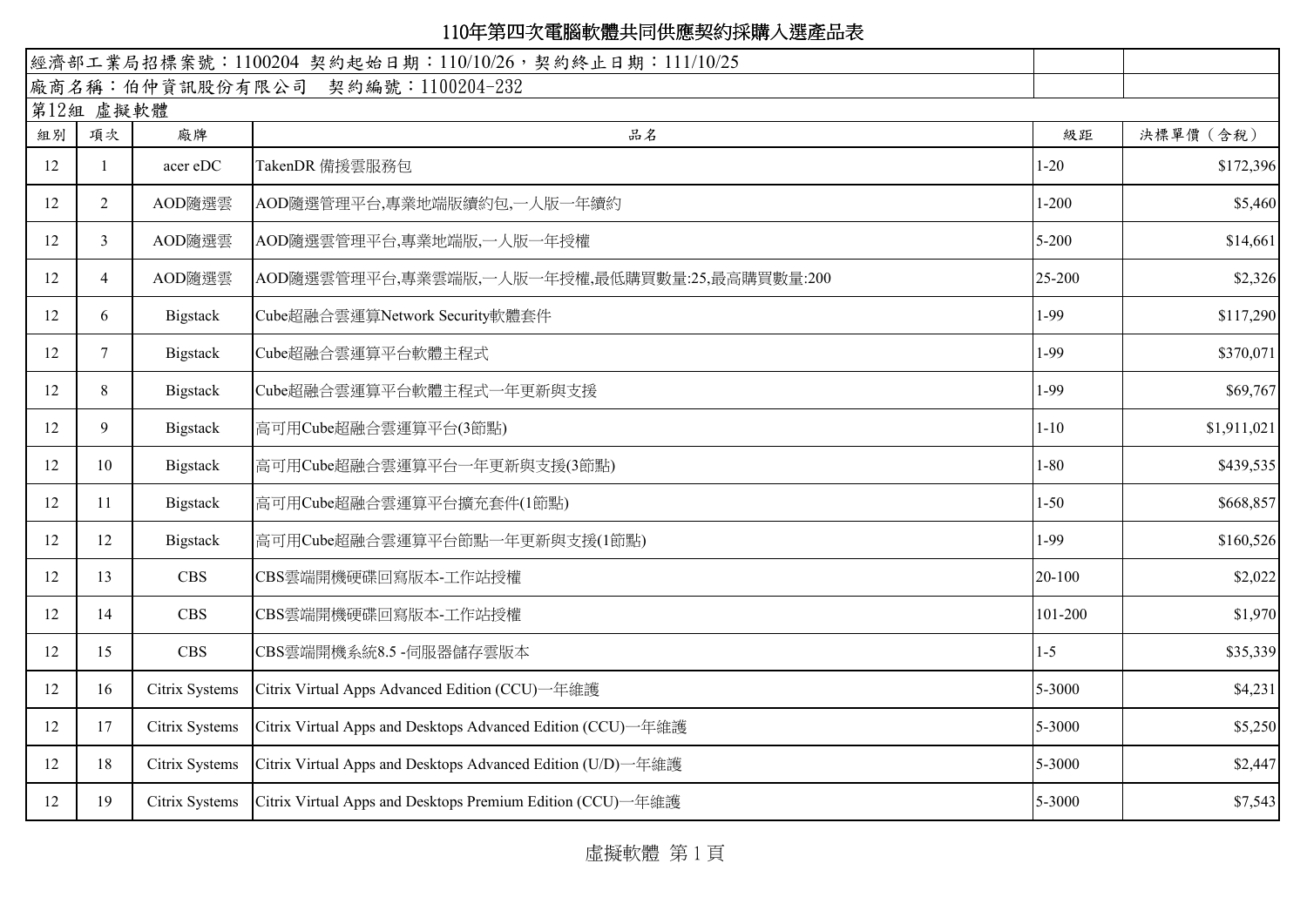|    |           |                | 經濟部工業局招標案號: 1100204 契約起始日期: 110/10/26, 契約終止日期: 111/10/25    |         |             |
|----|-----------|----------------|-------------------------------------------------------------|---------|-------------|
|    |           |                | 廠商名稱:伯仲資訊股份有限公司 契約編號:1100204-232                            |         |             |
|    | 第12組 虛擬軟體 |                |                                                             |         |             |
| 組別 | 項次        | 廠牌             | 品名                                                          | 級距      | 決標單價 (含稅)   |
| 12 | 20        | Citrix Systems | Citrix Virtual Apps and Desktops Premium Edition (U/D) 一年維護 | 5-3000  | \$3,721     |
| 12 | 21        | Citrix Systems | Citrix Virtual Apps Premium Edition(CCU) 一年維護               | 5-3000  | \$6,014     |
| 12 | 22        | Citrix Systems | Citrix Virtual Apps Standard Edition(CCU) 一年維護              | 5-3000  | \$3,466     |
| 12 | 23        | Citrix Systems | Citrix Virtual Desktops Standard Edition(CCU) 一年維護          | 5-3000  | \$2,192     |
| 12 | 24        | Citrix Systems | Citrix Virtual Desktops Standard Edition(U/D) 一年維護          | 5-3000  | \$1,020     |
| 12 | 25        | Comboware      | Comboware ComboStack超融合雲平台,管理虛擬化系統12T(單套)使用授權(含1年續約)        | $1 - 3$ | \$468,655   |
| 12 | 26        | Comboware      | Comboware ComboStack超融合雲平台,管理虛擬化系統12T(單套)續約授權               | $1 - 3$ | \$93,023    |
| 12 | 27        | Comboware      | Comboware ComboStack超融合雲平台,管理虛擬化系統12T(套裝)使用授權(含1年續約)        | $1-3$   | \$1,407,432 |
| 12 | 28        | Comboware      | Comboware ComboStack超融合雲平台,管理虛擬化系統12T(套裝)續約授權               | $1 - 3$ | \$281,092   |
| 12 | 29        | Comboware      | Comboware ComboStack超融合雲平台,管理虛擬化系統30T(單套)使用授權(含1年續約)        | $1 - 3$ | \$695,147   |
| 12 | 30        | Comboware      | Comboware ComboStack超融合雲平台,管理虛擬化系統30T(單套)續約授權               | $1 - 3$ | \$138,524   |
| 12 | 31        | Comboware      | Comboware ComboStack超融合雲平台,管理虛擬化系統30T(套裝)使用授權(含1年續約)        | $1 - 3$ | \$2,086,906 |
| 12 | 32        | Comboware      | Comboware ComboStack超融合雲平台,管理虛擬化系統30T(套裝)續約授權               | $1 - 3$ | \$417,088   |
| 12 | 33        | Comboware      | Comboware ComboStor儲存虛擬化系統12T(單套)使用授權(含1年續約)                | $1 - 3$ | \$301,820   |
| 12 | 34        | Comboware      | Comboware ComboStor儲存虛擬化系統12T(單套)續約授權                       | $1 - 3$ | \$60,162    |
| 12 | 35        | Comboware      | Comboware ComboStor儲存虛擬化系統12T(套裝)使用授權(含1年續約)                | $1 - 3$ | \$905,460   |
| 12 | 36        | Comboware      | Comboware ComboStor儲存虛擬化系統12T(套裝)續約授權                       | $1 - 3$ | \$180,991   |
| 12 | 37        | Comboware      | Comboware ComboStor儲存虛擬化系統30T(單套)使用授權(含1年續約)                | $1 - 3$ | \$492,922   |

虛擬軟體 第 2 頁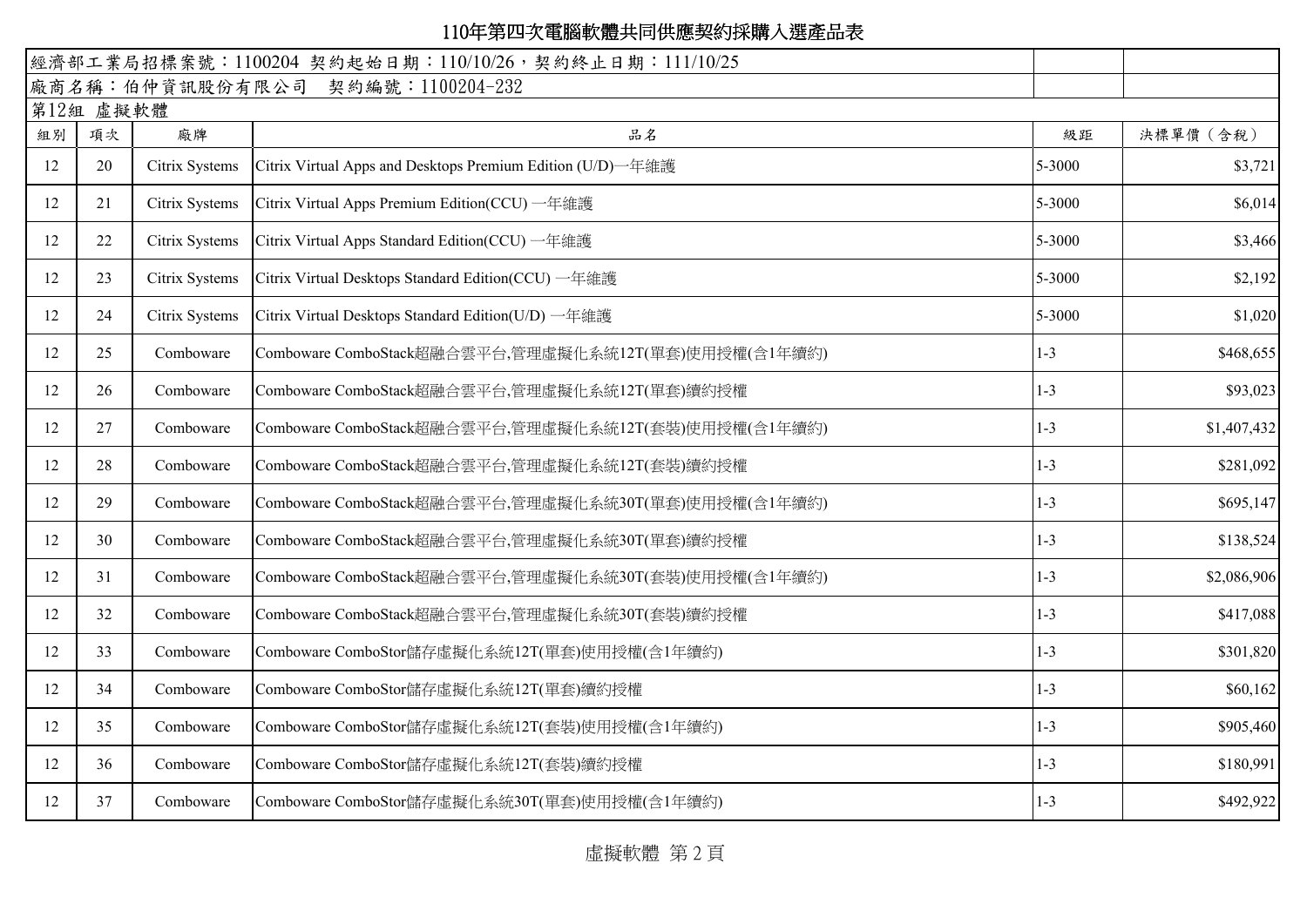|    |           |           | 經濟部工業局招標案號: 1100204 契約起始日期: 110/10/26, 契約終止日期: 111/10/25                        |           |             |
|----|-----------|-----------|---------------------------------------------------------------------------------|-----------|-------------|
|    |           |           | 廠商名稱:伯仲資訊股份有限公司 契約編號:1100204-232                                                |           |             |
|    | 第12組 虛擬軟體 |           |                                                                                 |           |             |
| 組別 | 項次        | 廠牌        | 品名                                                                              | 級距        | 決標單價 (含稅)   |
| 12 | 38        | Comboware | Comboware ComboStor儲存虛擬化系統30T(單套)續約授權                                           | $1 - 3$   | \$98,584    |
| 12 | 39        | Comboware | Comboware ComboStor儲存虛擬化系統30T(套裝)使用授權(含1年續約)                                    | $1 - 3$   | \$1,480,233 |
| 12 | 40        | Comboware | Comboware ComboStor儲存虛擬化系統30T(套裝)續約授權                                           | $1 - 3$   | \$295,753   |
| 12 | 41        | DataCore  | DataCore SANsymphony-V 儲存虛擬化軟體vL4主程式軟體升級保固一年                                    | $1-40$    | \$561,173   |
| 12 | 42        | DataCore  | DataCore SANsymphony-V 儲存虛擬化軟體vL5主程式軟體升級保固一年                                    | $1 - 20$  | \$996,967   |
| 12 | 43        | DataCore  | DataCore SANsymphony-V 儲存虛擬化軟體主程式容量上限擴充 IMC軟體升級保固一年                             | $1 - 100$ | \$86,957    |
| 12 | 44        | DataCore  | DataCore SANsymphony-V 與 Virtual SAN 附屬功能升級保固一年                                 | $1 - 100$ | \$43,478    |
| 12 | 45        | DataCore  | DataCore SANsymphony-V儲存虛擬化軟體vL2主程式軟體升級保固一年                                     | $1 - 100$ | \$84,934    |
| 12 | 46        | DataCore  | DataCore SANsymphony-V儲存虛擬化軟體vL3主程式軟體升級保固一年                                     | $1 - 100$ | \$170,880   |
| 12 | 47        | DataCore  | DataCore SDS EN Edition 1 Year Subscription 2TB 一年期軟體功能使用權                      | $1 - 500$ | \$91,507    |
| 12 | 48        | DataCore  | DataCore SDS EN Edition Perpetual License 1TB 空間授權軟體升級保固一年                      | $1 - 500$ | \$18,200    |
| 12 | 49        | DataCore  | DataCore SDS EN Edition Perpetual License plus 1-Year Support & SUS 2TB 空間授權    | $2 - 500$ | \$147,118   |
| 12 | 50        | DataCore  | DataCore SDS ST Edition 1 Year Subscription 2TB 一年期軟體功能使用權                      | $1 - 500$ | \$73,306    |
| 12 | 51        | DataCore  | DataCore SDS ST Edition Perpetual License 1TB 空間授權軟體升級保固一年                      | $1 - 500$ | \$15,672    |
| 12 | 52        | DataCore  | DataCore SDS ST Edition Perpetual License plus 1-Year Support & SUS 2TB 空間授權    | $2 - 300$ | \$147,118   |
| 12 | 53        | DataCore  | DataCore SDS SWARM 物件儲存軟體 Perpetual 50TB 空間授權軟體升級保固一年                           | $2 - 25$  | \$282,609   |
| 12 | 54        | DataCore  | DataCore SDS SWARM 物件儲存軟體 Perpetual License plus 1-Year Support & SUS 50TB 空間授權 | $2 - 25$  | \$1,374,621 |
| 12 | 55        | DataCore  | DataCore SDS SWARM 物件儲存軟體 Subscription 50TB 一年期軟體功能使用權                          | $2 - 50$  | \$622,346   |

虛擬軟體 第 3 頁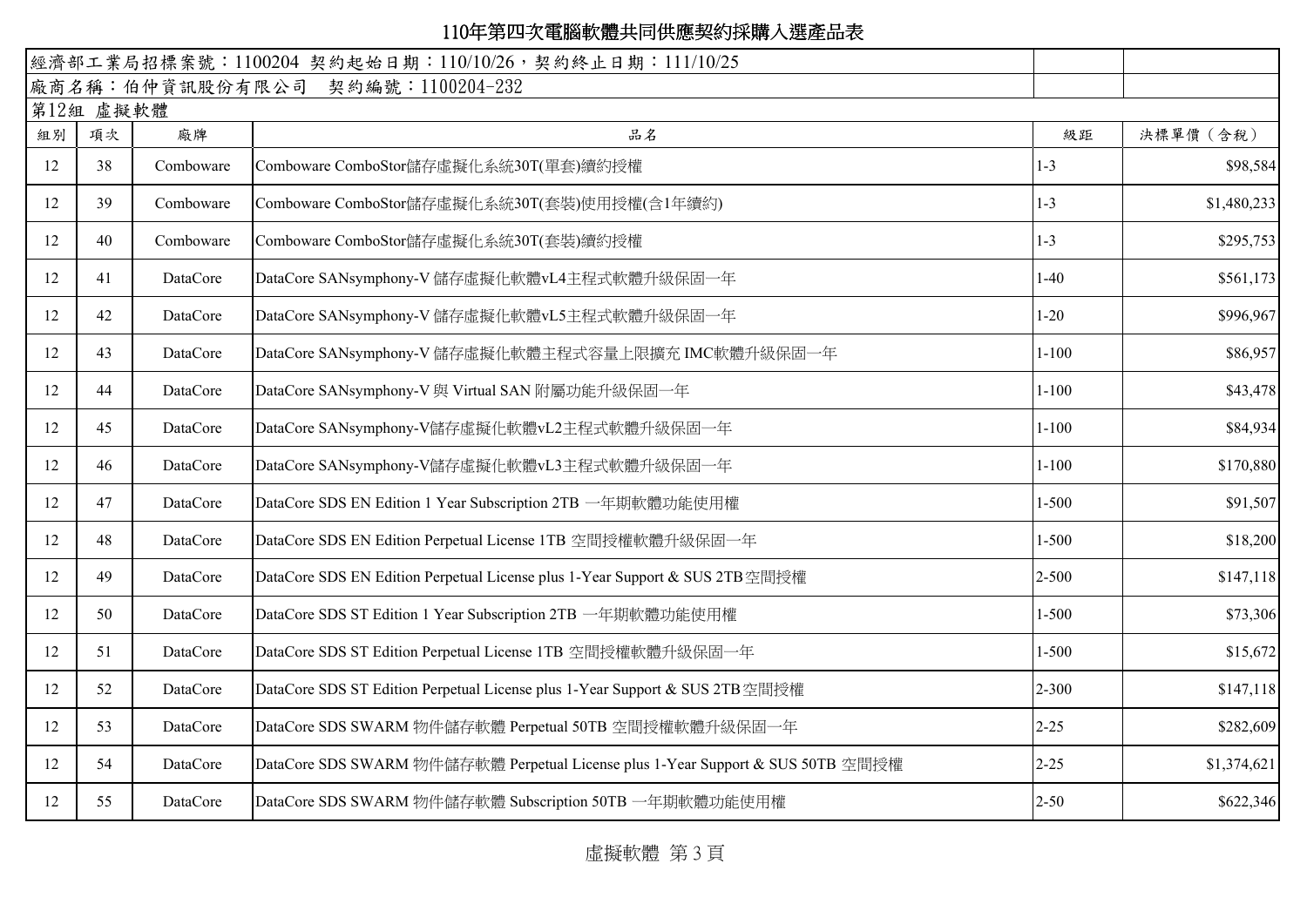| 經濟部工業局招標案號: 1100204 契約起始日期: 110/10/26, 契約終止日期: 111/10/25 |           |               |                                                                                      |           |             |
|----------------------------------------------------------|-----------|---------------|--------------------------------------------------------------------------------------|-----------|-------------|
|                                                          |           |               | 廠商名稱:伯仲資訊股份有限公司 契約編號:1100204-232                                                     |           |             |
|                                                          | 第12組 虛擬軟體 |               |                                                                                      |           |             |
| 組別                                                       | 項次        | 廠牌            | 品名                                                                                   | 級距        | 決標單價 (含稅)   |
| 12                                                       | 56        | DataCore      | DataCore SDS vFilO 檔案與物件虛擬化軟體 For Active Data Subscription 50TB一年期軟體功能使用權            | $1 - 25$  | \$1,374,621 |
| 12                                                       | 57        | DataCore      | DataCore SDS vFilO 檔案與物件虛擬化軟體 For Archival Inactive Data Subscription 50TB一年期軟體功能使用權 | $1-25$    | \$687,058   |
| 12                                                       | 58        | Dell EMC      | Data IQ資料群管理軟體(10TB授權)                                                               | $1 - 150$ | \$228,514   |
| 12                                                       | 59        | Dell EMC      | Dell EMC ISILON / PowerScale Basic Bundle License 1 node                             | $1 - 30$  | \$112,235   |
| 12                                                       | 60        | Dell EMC      | Dell EMC ISILON / PowerScale Enterprise Advanced Bundle License 1 node               | $1 - 30$  | \$300,303   |
| 12                                                       | 61        | Dell EMC      | Dell EMC ISILON / PowerScale Enterprise Bundle License 1 node                        | $1 - 30$  | \$152,679   |
| 12                                                       | 62        | Dell EMC      | Dell EMC ISILON / PowerScale SmartDedupe 1 node                                      | $1 - 30$  | \$400,404   |
| 12                                                       | 63        | Dell EMC      | Dell EMC ISILON / PowerScale SmartLock 1 node                                        | $1 - 30$  | \$157,634   |
| 12                                                       | 64        | Dell EMC      | Dell EMC ISILON Virtual Edition 30TB(RAW)使用授權                                        | $1 - 50$  | \$601,618   |
| 12                                                       | 65        | Dell EMC      | Dell EMC ISILON Virtual Edition 使用授權1 Node                                           | $1 - 30$  | \$1,011,122 |
| 12                                                       | 66        | Dell EMC      | Dell EMC RecoverPoint for Virtual Machines 擴充1個VM保護授權                                | $1 - 500$ | \$83,418    |
| 12                                                       | 67        | Dell EMC      | Dell EMC RecoverPoint for Virtual Machines主程式(虛機連續資料保護)                              | $1 - 100$ | \$1,127,401 |
| 12                                                       | 68        | Dell EMC      | Dell EMC UnityVSA 1TB(RAW)使用授權                                                       | $1 - 50$  | \$127,401   |
| 12                                                       | 69        | GraphOn Corp. | GraphOn Go Global for Windows應用軟體虛擬化系統,5個終端同時連線授權                                    | $1 - 20$  | \$50,556    |
| 12                                                       | 70        | GraphOn Corp. | GraphOn Go Global for Windows應用軟體虛擬化系統,5個終端同時連線授權                                    | $21 - 40$ | \$47,475    |
| 12                                                       | 71        | GraphOn Corp. | GraphOn Go Global for Windows應用軟體虛擬化系統,5個終端同時連線續約                                    | $1 - 20$  | \$10,111    |
| 12                                                       | 72        | GraphOn Corp. | GraphOn Go Global for Windows應用軟體虛擬化系統,5個終端同時連線續約                                    | $21 - 40$ | \$8,586     |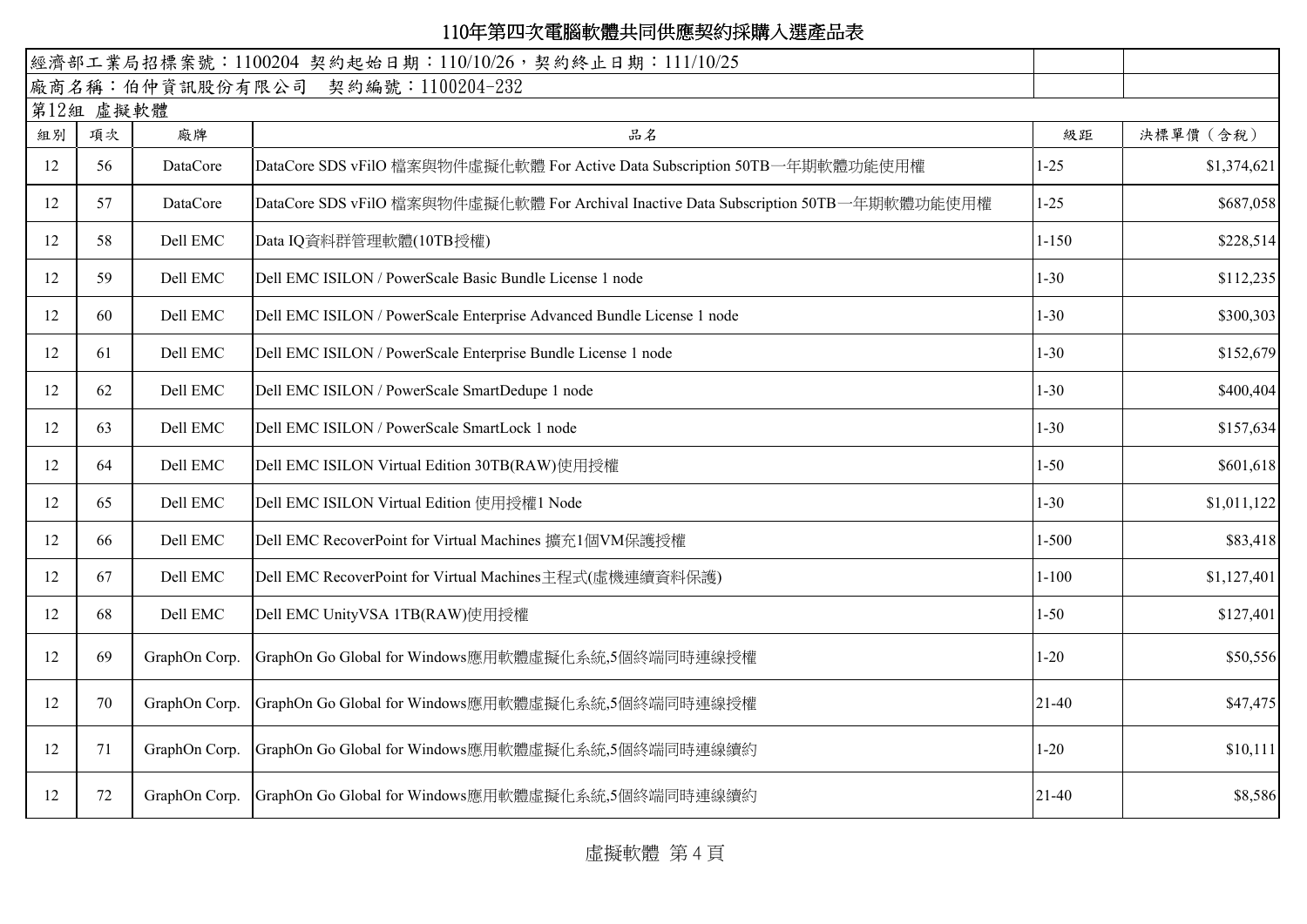|    |           |                | 經濟部工業局招標案號: 1100204 契約起始日期: 110/10/26, 契約終止日期: 111/10/25               |           |             |
|----|-----------|----------------|------------------------------------------------------------------------|-----------|-------------|
|    |           |                | 廠商名稱:伯仲資訊股份有限公司 契約編號:1100204-232                                       |           |             |
|    | 第12組 虛擬軟體 |                |                                                                        |           |             |
| 組別 | 項次        | 廠牌             | 品名                                                                     | 級距        | 決標單價 (含稅)   |
| 12 | 73        | <b>HPE</b>     | HPE Ezmeral Container Platform / HPE Ezmeral 容器平台                      | $1 - 2$   | \$3,032,861 |
| 12 | 74        | <b>HPE</b>     | HPE Ezmeral Deployment and Integration Service / HPE Ezmeral 部署整合維護工具組 | $1 - 2$   | \$722,952   |
| 12 | 75        | <b>HPE</b>     | HPE軟體管理套件包                                                             | $1-2$     | \$484,833   |
| 12 | 76        | <b>HPE</b>     | OmniStack 軟體定義儲存管理套件                                                   | $1-4$     | \$1,535,895 |
| 12 | 77        | <b>HPE</b>     | OmniStack 軟體定義儲存管理擴充套件                                                 | $1 - 10$  | \$726,997   |
| 12 | 78        | <b>HPE</b>     | OneView 平台管理套件                                                         | $1 - 300$ | \$25,278    |
| 12 | 79        | Nutanix        | Nutanix Acropolis Pro 超融合企業雲軟體主程式                                      | $1 - 10$  | \$2,761,744 |
| 12 | 80        | Nutanix        | Nutanix Acropolis Pro 超融合企業雲軟體主程式一年更新與支援                               | $1 - 10$  | \$637,007   |
| 12 | 81        | Nutanix        | Nutanix Acropolis Pro 超融合企業雲軟體擴充套件                                     | $1 - 10$  | \$929,717   |
| 12 | 82        | Nutanix        | Nutanix Calm超融合企業雲應用自動化管理軟體授權(25VM pack)                               | $1 - 80$  | \$449,949   |
| 12 | 83        | Nutanix        | Nutanix Era超融合企業雲軟體定義資料庫管理軟體授權(vCPU)                                   | $1 - 200$ | \$151,163   |
| 12 | 84        | Nutanix        | Nutanix Files超融合企業雲軟體定義檔案儲存軟體 ITB 空間授權                                 | $1 - 500$ | \$40,445    |
| 12 | 85        | <b>Nutanix</b> | Nutanix Flow超融合企業雲軟體定義網路軟體授權                                           | $1 - 10$  | \$161,780   |
| 12 | 86        | Nutanix        | Nutanix Objects超融合企業雲軟體定義物件儲存軟體 10TB 空間授權                              | $1 - 100$ | \$249,242   |
| 12 | 87        | Nutanix        | Nutanix Prism Pro超融合企業雲管理軟體授權                                          | $1 - 10$  | \$182,002   |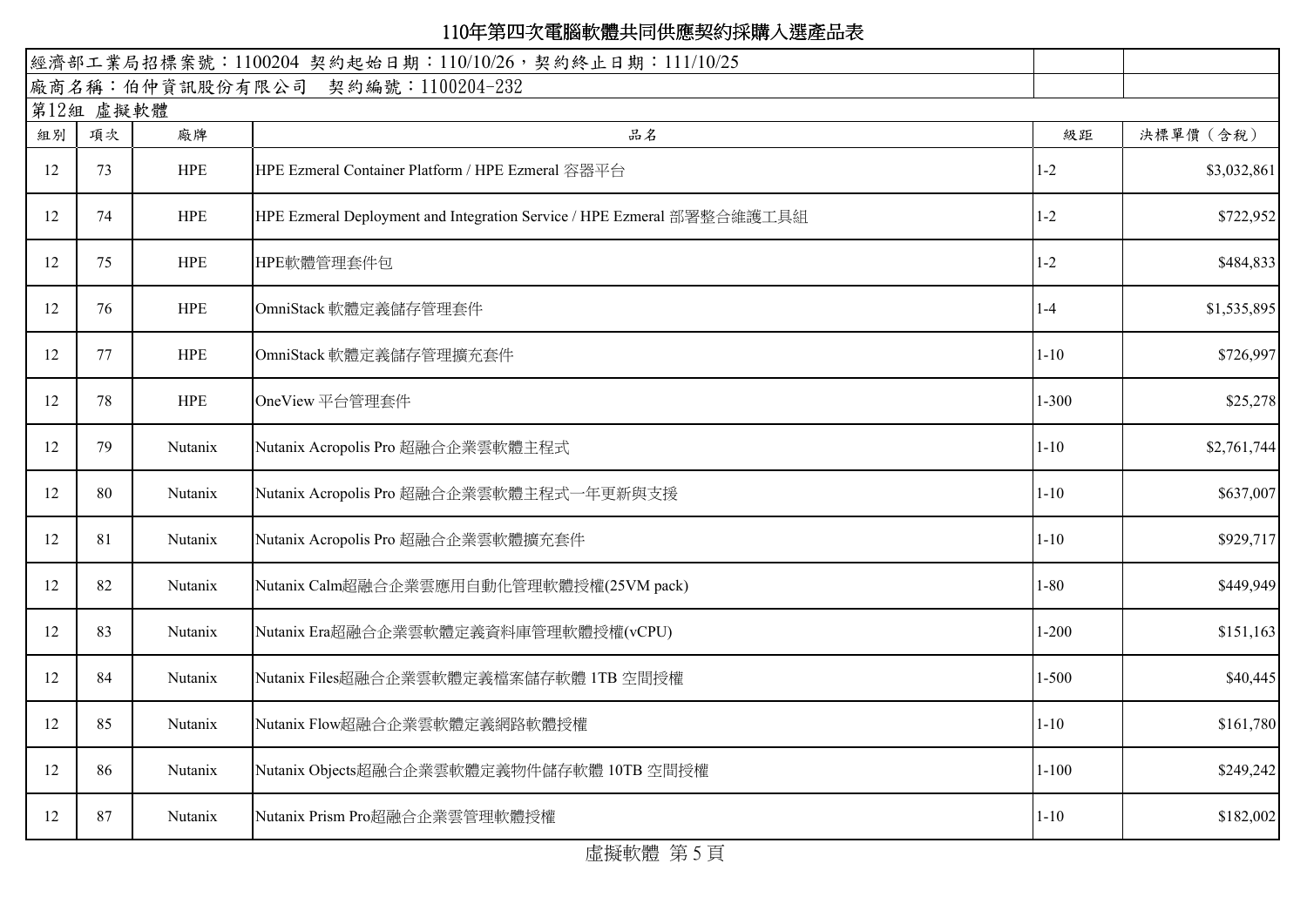|    |           |            | 經濟部工業局招標案號: 1100204 契約起始日期: 110/10/26, 契約終止日期: 111/10/25 |           |           |  |  |  |  |
|----|-----------|------------|----------------------------------------------------------|-----------|-----------|--|--|--|--|
|    |           |            | 廠商名稱:伯仲資訊股份有限公司 契約編號:1100204-232                         |           |           |  |  |  |  |
|    | 第12組 虛擬軟體 |            |                                                          |           |           |  |  |  |  |
| 組別 | 項次        | 廠牌         | 品名                                                       | 級距        | 決標單價 (含稅) |  |  |  |  |
| 12 | 88        | Nutanix    | Nutanix Xi Frame桌面即服務軟體授權同時連線數(MCU) 10人授權 - 訂閱式 1年授權     | $1 - 100$ | \$177,958 |  |  |  |  |
| 12 | 89        | Teamsoftex | EVO Cloud UEFI雲端管理系統 伺服器端 2022版                          | $1 - 25$  | \$76,461  |  |  |  |  |
| 12 | 90        | Teamsoftex | EVO Cloud UEFI雲端管理系統 用戶端 2022版                           | $1 - 500$ | \$4,398   |  |  |  |  |
| 12 | 91        | Teamsoftex | EVO Cloud雲端管理系統 MBR 伺服器端 2021版                           | $1 - 25$  | \$65,996  |  |  |  |  |
| 12 | 92        | Teamsoftex | EVO Cloud雲端管理系統 MBR 用戶端 2021版                            | $1 - 500$ | \$3,539   |  |  |  |  |
| 12 | 93        | Teamsoftex | EVO Cloud雲端管理系統 MBR 用戶端 2021版 (5pack)                    | $1 - 100$ | \$17,189  |  |  |  |  |
| 12 | 94        | Teamsoftex | VAPP Care (加值保固服務一年期線上維護,現場協助及升級,訂購前需已採購VAPP相關產品)        | $1 - 500$ | \$2,730   |  |  |  |  |
| 12 | 95        | Teamsoftex | VAPP 年度授權 2022 (每年訂閱)                                    | $1 - 500$ | \$4,954   |  |  |  |  |
| 12 | 96        | Teamsoftex | VAPP 應用程式虛擬化系統 2022版                                     | $1 - 500$ | \$10,617  |  |  |  |  |
| 12 | 97        | ThinPLUS   | FileMon雲端檔案行為稽核管理軟體1.2                                   | $1 - 200$ | \$3,741   |  |  |  |  |
| 12 | 98        | ThinPLUS   | ThinPLUS 雲端動態密碼控制管理軟體2.1                                 | $1 - 50$  | \$72,801  |  |  |  |  |
| 12 | 99        | ThinPLUS   | ThinPLUS系統軟體發展加值服務包1.4                                   | $1 - 50$  | \$170,880 |  |  |  |  |
| 12 | 100       | ThinPLUS   | ThinPLUS虛擬化中央集控管理系統(多語系)3.7                              | $1-450$   | \$16,684  |  |  |  |  |
| 12 | 101       | ThinPLUS   | ThinPLUS軟體共享管理系統軟體升級服務包                                  | $1 - 30$  | \$233,569 |  |  |  |  |
| 12 | 102       | ThinPLUS   | 多元化雲端入口管理系統                                              | $1 - 10$  | \$806,876 |  |  |  |  |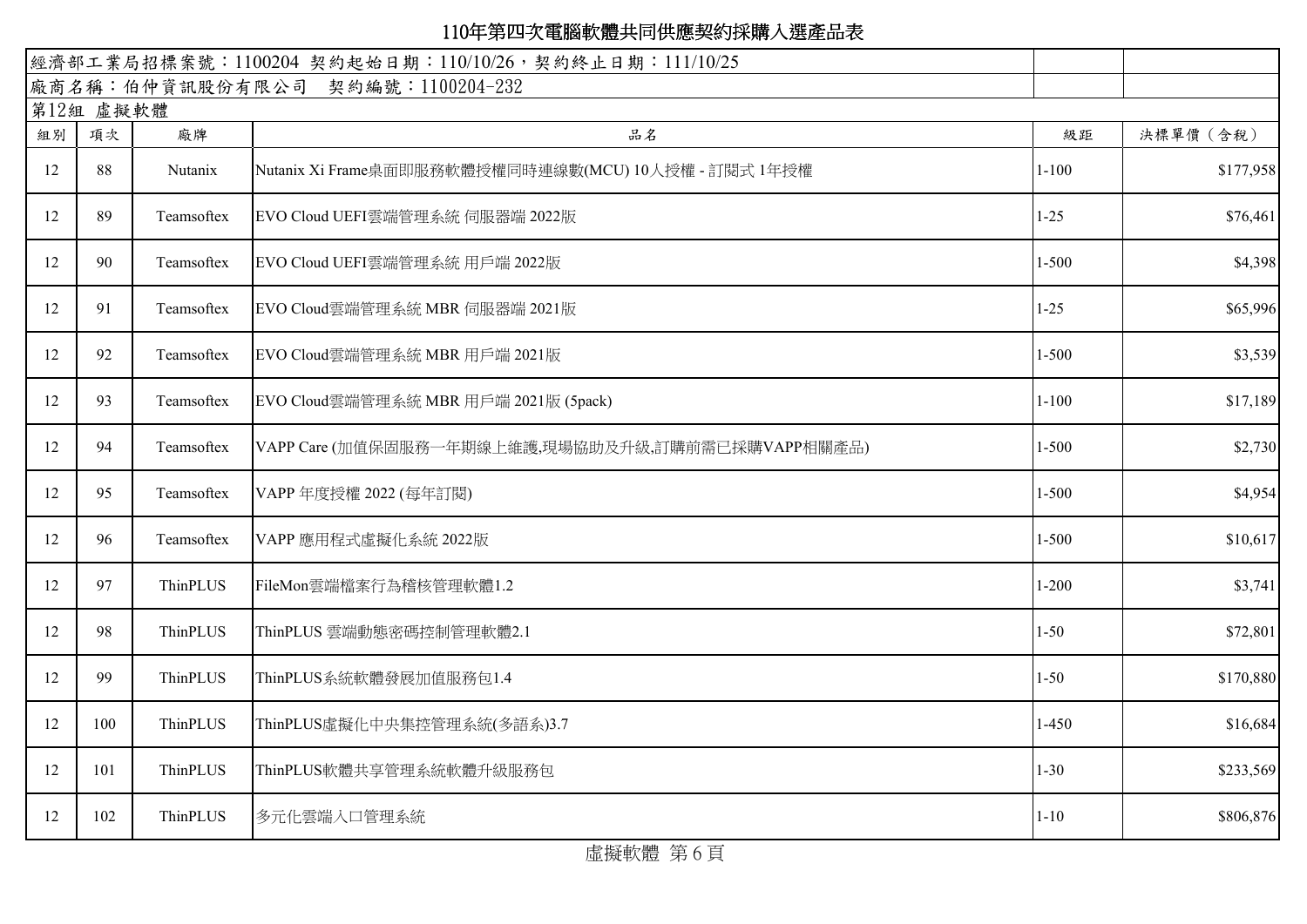|    |           |               | 經濟部工業局招標案號: 1100204 契約起始日期: 110/10/26, 契約終止日期: 111/10/25                                                                                                                |            |             |
|----|-----------|---------------|-------------------------------------------------------------------------------------------------------------------------------------------------------------------------|------------|-------------|
|    |           |               | 廠商名稱:伯仲資訊股份有限公司 契約編號:1100204-232                                                                                                                                        |            |             |
|    | 第12組 虛擬軟體 |               |                                                                                                                                                                         |            |             |
| 組別 | 項次        | 廠牌            | 品名                                                                                                                                                                      | 級距         | 決標單價 (含稅)   |
| 12 | 103       | Uila          | 1-yr Annual support for Virtual Information Smart tap                                                                                                                   | $1 - 1500$ | \$14,661    |
| 12 | 104       | Uila          | 1-yr Annual support for Virtualized PVST License                                                                                                                        | $1 - 300$  | \$103,134   |
| 12 | 105       | Uila          | Virtual Information Smart tap                                                                                                                                           | 1-500      | \$47,523    |
| 12 | 106       | Uila          | Virtualized PVST License                                                                                                                                                | $1 - 90$   | \$338,726   |
| 12 | 107       | VMware        | Academic VMware Cloud Foundation Advanced (Per CPU)(含原廠一年 7*24電話支援及保固內軟體免費下載升級) 最<br>新版校園授權                                                                             | $1 - 20$   | \$803,842   |
| 12 | 108       | <b>VMware</b> | Academic VMware Cloud Foundation Advanced (Per CPU)(含原廠三年 7*24電話支援及保固内軟體免費下載升級)最新<br>版校園授權                                                                              | $1 - 20$   | \$1,213,405 |
| 12 | 109       | VMware        | Academic VMware Cloud Foundation Enterprise (Per CPU)(含原廠一年 7*24電話支援及保固内軟體免費下載升級) 最<br>新版校園授權                                                                           | $1 - 20$   | \$928,210   |
| 12 | 110       | VMware        | Academic VMware Cloud Foundation Enterprise (Per CPU)(含原廠三年 7*24電話支援及保固内軟體免費下載升級)最新<br>版校園授權                                                                            | $1 - 20$   | \$1,427,694 |
| 12 | 111       | <b>VMware</b> | Academic VMware Cloud Foundation Standard (Per CPU)(含原廠一年 7*24電話支援及保固內軟體免費下載升級) 最新<br>版校園授權                                                                             | $1 - 20$   | \$507,583   |
| 12 | 112       | VMware        | Academic VMware Cloud Foundation Standard (Per CPU)(含原廠三年 7*24電話支援及保固内軟體免費下載升級)最新<br>版校園授權                                                                              | $1 - 20$   | \$767,442   |
| 12 | 113       | VMware        | Academic VMware Cloud Foundation Starter (Per CPU)(含原廠一年 7*24電話支援及保固内軟體免費下載升級)最新版<br>校園授權                                                                               | $1 - 20$   | \$629,585   |
| 12 | 114       | <b>VMware</b> | Academic VMware Cloud Foundation Starter (Per CPU)(含原廠三年 7*24電話支援及保固內軟體免費下載升級)最新版<br>校園授權                                                                               | $1 - 20$   | \$1,022,245 |
| 12 | 115       | VMware        | Academic VMware HCI Kit Advanced (Per CPU) Includes vSphere Enterprise Plus for 1 processor and vSAN Advanced for<br>1 processor (含原廠一年7*24電話支援及保固內軟體免費下載升級)最新版校園授權     | $1 - 20$   | \$268,959   |
| 12 | 116       | VMware        | Academic VMware HCI Kit Enterprise (Per CPU) Includes vSphere Enterprise Plus for 1 processor and vSAN Enterprise<br>for 1 processor (含原廠一年7*24電話支援及保固內軟體免費下載升級)最新版校園授權 | $1 - 20$   | \$289,181   |
| 12 | 117       | <b>VMware</b> | Academic VMware Horizon Advanced Term Edition: 10 Concurrent User Pack [一年期授權](含原廠一年支援及保固內<br>軟體免費下載升級)最新版校園授權                                                          | 1-99       | \$76,845    |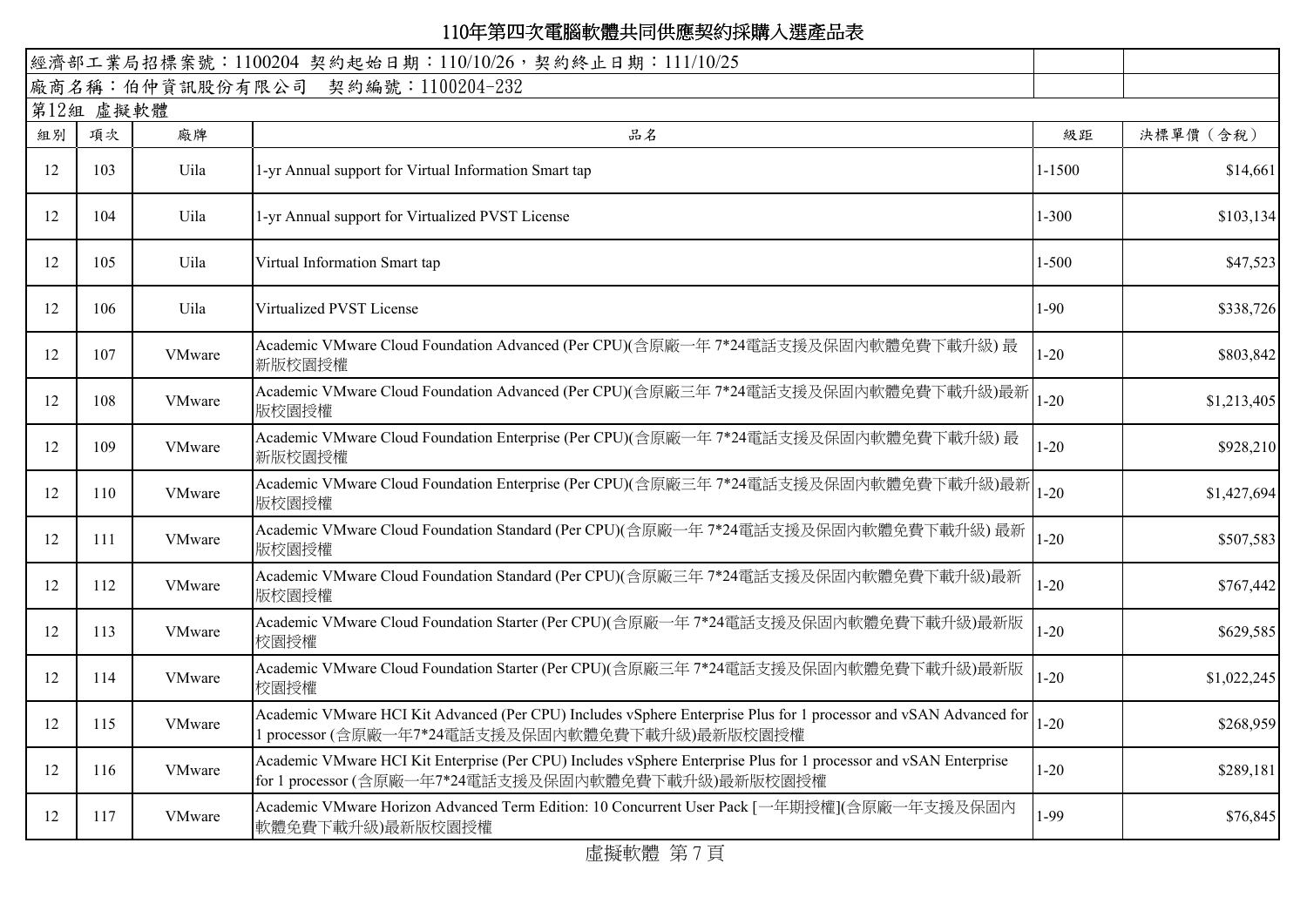| 廠商名稱:伯仲資訊股份有限公司 契約編號:1100204-232<br>第12組 虛擬軟體<br>組別<br>項次<br>廠牌<br>品名<br>級距<br>Academic VMware Horizon Advanced Term Edition: 10 Concurrent User Pack [三個月期授權](含原廠三個月支援及保<br>1-99<br>12<br>118<br><b>VMware</b><br>固内軟體免費下載升級)最新版校園授權<br>Academic VMware Horizon Advanced Term Edition: 10 Concurrent User Pack [三年期授權](含原廠三年支援及保固内<br>1-99<br>119<br>VMware<br>12<br>軟體免費下載升級)最新版校園授權<br>Academic VMware Horizon Apps Advanced: 10 Pack (CCU) (含原廠一年支援及保固内軟體免費下載升級)最新版校園<br>1-99<br>12<br>120<br><b>VMware</b><br>授權<br>Academic VMware Horizon Apps Advanced: 10 Pack (CCU) (含原廠三年支援及保固内軟體免費下載升級)最新版校園<br>1-99<br>12<br>121<br><b>VMware</b><br>授權<br>Academic VMware Horizon Apps Standard: 10 Pack (CCU) (含原廠一年支援及保固內軟體免費下載升級)最新版校園<br>1-99<br>12<br>122<br>VMware<br>授權<br>Academic VMware Horizon Apps Standard: 10 Pack (CCU) (含原廠三年支援及保固內軟體免費下載升級)最新版校園<br>1-99<br>123<br>VMware<br>12<br>授權<br>Academic VMware Horizon Enterprise Term Edition: 10 Concurrent User Pack [一年期授權](含原廠一年支援及保固内<br>1-99<br>12<br>124<br><b>VMware</b><br>軟體免費下載升級)最新版校園授權<br>Academic VMware Horizon Enterprise Term Edition: 10 Concurrent User Pack [三年期授權](含原廠三年支援及保固內<br>1-99<br>12<br>125<br>VMware<br>軟體免費下載升級)最新版校園授權<br>1-99<br>12<br>126<br><b>VMware</b><br>Academic VMware Horizon for Linux: 10 Pack (CCU) (含原廠一年支援及保固内軟體免費下載升級)最新版校園授權<br>Academic VMware Horizon for Linux: 10 Pack (CCU) (含原廠三年支援及保固内軟體免費下載升級)最新版校園授權<br>1-99<br>12<br>127<br><b>VMware</b> | 決標單價 (含稅)<br>\$22,245<br>\$213,347<br>\$92,012<br>\$177,958<br>\$59,656<br>\$109,201 |
|-----------------------------------------------------------------------------------------------------------------------------------------------------------------------------------------------------------------------------------------------------------------------------------------------------------------------------------------------------------------------------------------------------------------------------------------------------------------------------------------------------------------------------------------------------------------------------------------------------------------------------------------------------------------------------------------------------------------------------------------------------------------------------------------------------------------------------------------------------------------------------------------------------------------------------------------------------------------------------------------------------------------------------------------------------------------------------------------------------------------------------------------------------------------------------------------------------------------------------------------------------------------------------------------------------------------------------------------------------------------------------------------------------------------------------------------------------------------|--------------------------------------------------------------------------------------|
|                                                                                                                                                                                                                                                                                                                                                                                                                                                                                                                                                                                                                                                                                                                                                                                                                                                                                                                                                                                                                                                                                                                                                                                                                                                                                                                                                                                                                                                                 |                                                                                      |
|                                                                                                                                                                                                                                                                                                                                                                                                                                                                                                                                                                                                                                                                                                                                                                                                                                                                                                                                                                                                                                                                                                                                                                                                                                                                                                                                                                                                                                                                 |                                                                                      |
|                                                                                                                                                                                                                                                                                                                                                                                                                                                                                                                                                                                                                                                                                                                                                                                                                                                                                                                                                                                                                                                                                                                                                                                                                                                                                                                                                                                                                                                                 |                                                                                      |
|                                                                                                                                                                                                                                                                                                                                                                                                                                                                                                                                                                                                                                                                                                                                                                                                                                                                                                                                                                                                                                                                                                                                                                                                                                                                                                                                                                                                                                                                 |                                                                                      |
|                                                                                                                                                                                                                                                                                                                                                                                                                                                                                                                                                                                                                                                                                                                                                                                                                                                                                                                                                                                                                                                                                                                                                                                                                                                                                                                                                                                                                                                                 |                                                                                      |
|                                                                                                                                                                                                                                                                                                                                                                                                                                                                                                                                                                                                                                                                                                                                                                                                                                                                                                                                                                                                                                                                                                                                                                                                                                                                                                                                                                                                                                                                 |                                                                                      |
|                                                                                                                                                                                                                                                                                                                                                                                                                                                                                                                                                                                                                                                                                                                                                                                                                                                                                                                                                                                                                                                                                                                                                                                                                                                                                                                                                                                                                                                                 |                                                                                      |
|                                                                                                                                                                                                                                                                                                                                                                                                                                                                                                                                                                                                                                                                                                                                                                                                                                                                                                                                                                                                                                                                                                                                                                                                                                                                                                                                                                                                                                                                 |                                                                                      |
|                                                                                                                                                                                                                                                                                                                                                                                                                                                                                                                                                                                                                                                                                                                                                                                                                                                                                                                                                                                                                                                                                                                                                                                                                                                                                                                                                                                                                                                                 |                                                                                      |
|                                                                                                                                                                                                                                                                                                                                                                                                                                                                                                                                                                                                                                                                                                                                                                                                                                                                                                                                                                                                                                                                                                                                                                                                                                                                                                                                                                                                                                                                 | \$101,112                                                                            |
|                                                                                                                                                                                                                                                                                                                                                                                                                                                                                                                                                                                                                                                                                                                                                                                                                                                                                                                                                                                                                                                                                                                                                                                                                                                                                                                                                                                                                                                                 | \$281,092                                                                            |
|                                                                                                                                                                                                                                                                                                                                                                                                                                                                                                                                                                                                                                                                                                                                                                                                                                                                                                                                                                                                                                                                                                                                                                                                                                                                                                                                                                                                                                                                 | \$55,612                                                                             |
|                                                                                                                                                                                                                                                                                                                                                                                                                                                                                                                                                                                                                                                                                                                                                                                                                                                                                                                                                                                                                                                                                                                                                                                                                                                                                                                                                                                                                                                                 | \$81,901                                                                             |
| Academic VMware Horizon Standard Term Edition: 10 Concurrent User Pack [一年期授權](含原廠一年支援及保固内軟<br>1-99<br>12<br>128<br><b>VMware</b><br>體免費下載升級)最新版校園授權                                                                                                                                                                                                                                                                                                                                                                                                                                                                                                                                                                                                                                                                                                                                                                                                                                                                                                                                                                                                                                                                                                                                                                                                                                                                                                            | \$47,523                                                                             |
| Academic VMware Horizon Standard Term Edition: 10 Concurrent User Pack [三個月期授權](含原廠三個月支援及保固<br>1-99<br>12<br>129<br><b>VMware</b><br>内軟體免費下載升級)最新版校園授權                                                                                                                                                                                                                                                                                                                                                                                                                                                                                                                                                                                                                                                                                                                                                                                                                                                                                                                                                                                                                                                                                                                                                                                                                                                                                                          | \$14,156                                                                             |
| Academic VMware Horizon Standard Term Edition: 10 Concurrent User Pack [三年期授權](含原廠三年支援及保固內軟<br>1-99<br>VMware<br>12<br>130<br>體免費下載升級)最新版校園授權                                                                                                                                                                                                                                                                                                                                                                                                                                                                                                                                                                                                                                                                                                                                                                                                                                                                                                                                                                                                                                                                                                                                                                                                                                                                                                                   | \$131,446                                                                            |
| Academic VMware Horizon Term Enterprise Edition: 10 Concurrent User Pack [三個月期授權](含原廠三個月支援及保<br>1-99<br>12<br>131<br>VMware<br>固内軟體免費下載升級)最新版校園授權                                                                                                                                                                                                                                                                                                                                                                                                                                                                                                                                                                                                                                                                                                                                                                                                                                                                                                                                                                                                                                                                                                                                                                                                                                                                                                               | \$30,334                                                                             |
| Academic VMware NSX Advanced Load Balancer per Service Core(含原廠一年 7*24電話支援及保固内軟體免費下載升<br>$1 - 20$<br>12<br>132<br><b>VMware</b><br>級)最新版校園授權                                                                                                                                                                                                                                                                                                                                                                                                                                                                                                                                                                                                                                                                                                                                                                                                                                                                                                                                                                                                                                                                                                                                                                                                                                                                                                                    | \$613,751                                                                            |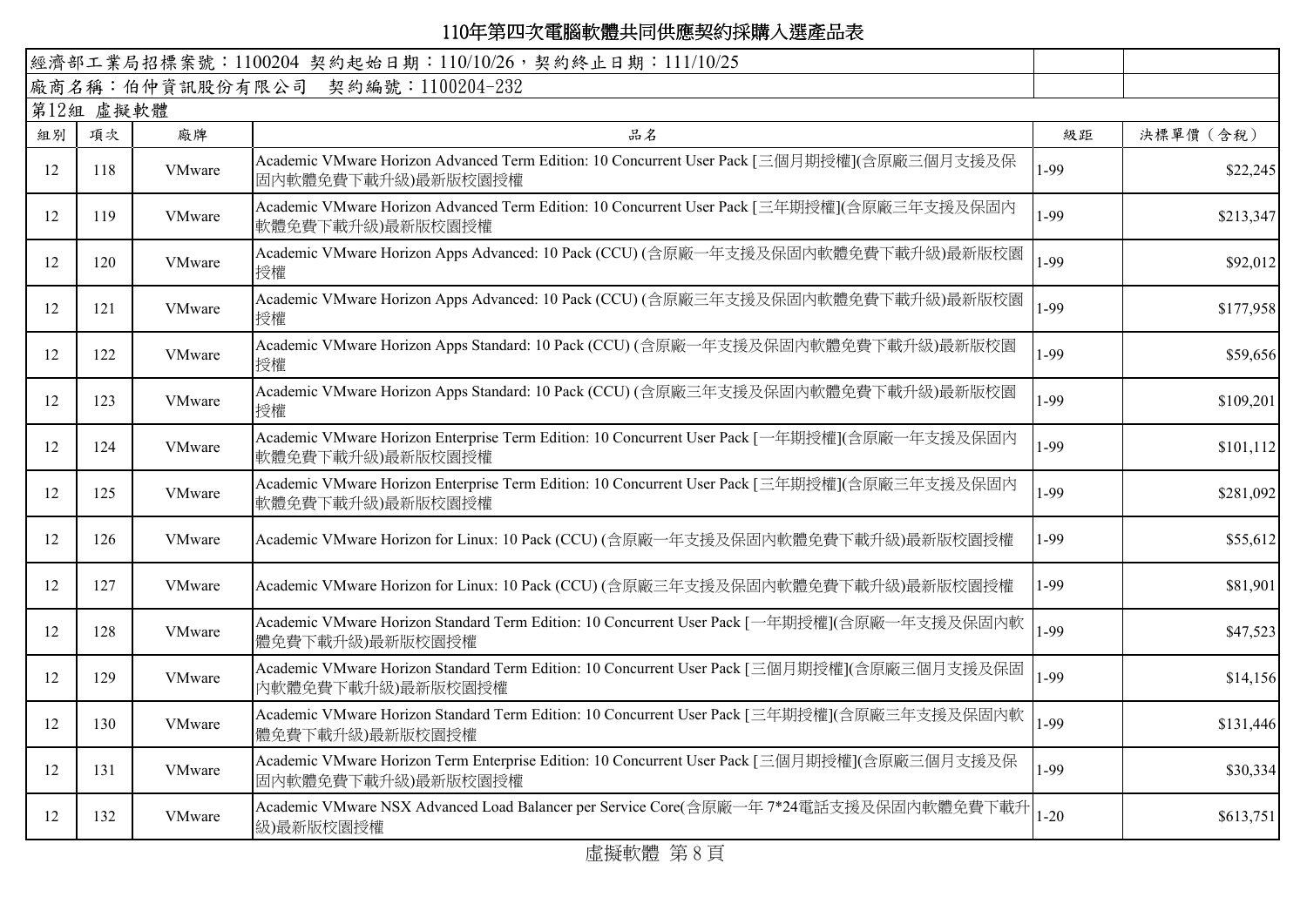|    |           |               | 經濟部工業局招標案號: 1100204 契約起始日期: 110/10/26, 契約終止日期: 111/10/25                                                                                              |          |             |
|----|-----------|---------------|-------------------------------------------------------------------------------------------------------------------------------------------------------|----------|-------------|
|    |           |               | 廠商名稱:伯仲資訊股份有限公司 契約編號:1100204-232                                                                                                                      |          |             |
|    | 第12組 虛擬軟體 |               |                                                                                                                                                       |          |             |
| 組別 | 項次        | 廠牌            | 品名                                                                                                                                                    | 級距       | 決標單價 (含稅)   |
| 12 | 133       | <b>VMware</b> | -<br>Academic VMware NSX Advanced Load Balancer per Service Core(含原廠三年 7*24電話支援及保固内軟體免費下載升 1-20<br>級)最新版校園授權                                          |          | \$907,988   |
| 12 | 134       | <b>VMware</b> | Academic VMware NSX Advanced Load Balancer: 1 Service Core (含原廠 Subscription一年電話支援及保固內軟體免費<br>下載升級) 最新版校園授權                                           | $1 - 20$ | \$215,369   |
| 12 | 135       | <b>VMware</b> | Academic VMware NSX Advanced Load Balancer: 1 Service Core (含原廠 Subscription三年電話支援及保固內軟體免費<br>下載升級) 最新版校園授權                                           | $1 - 20$ | \$624,874   |
| 12 | 136       | <b>VMware</b> | Academic VMware NSX Data Center Advanced per Processor; (含原廠一年7*24電話支援及保固内軟體免費下載升級)<br>最新版校園授權                                                        | $1 - 20$ | \$200,202   |
| 12 | 138       | <b>VMware</b> | Academic VMware Site Recovery Manager Standard (25 VM Pack); SKU limited to quantity 3 due to SRM Standard 75<br>VM(含原廠一年5*12電話支援及保固內軟體免費下載升級)最新版校園授權 | $1 - 20$ | \$156,724   |
| 12 | 139       | VMware        | Academic VMware vCenter Server Foundation for vSphere up to 4 hosts ;(含原廠一年 5*12電話支援及保固內軟體免費<br>下載升級) 最新版校園授權                                         | $1 - 20$ | \$52,578    |
| 12 | 140       | VMware        | Academic VMware vCloud Suite Enterprise; (含原廠一年 5*12電話支援及保固内軟體免費下載升級) 最新版校園授權                                                                         | $1 - 20$ | \$253,792   |
| 12 | 141       | VMware        | Academic VMware vCloud Suite Enterprise; (含原廠三年 5*12電話支援及保固内軟體免費下載升級) 最新版校園授權                                                                         | $1 - 20$ | \$405,460   |
| 12 | 142       | VMware        | Academic VMware vSphere Enterprise Plus for 1 processor ; (含原廠一年 5*12電話支援及保固内軟體免費下載升級) 最<br>新版校園授權                                                    | $1 - 20$ | \$102,073   |
| 12 | 143       | VMware        | Academic VMware vSphere Enterprise Plus for 1 processor;(含原廠一年7*24電話支援及保固内軟體免費下載升級)最新<br>版校園授權                                                        | $1 - 20$ | \$102,123   |
| 12 | 144       | VMware        | Academic VMware vSphere Essentials Kit for 3 hosts (Max 2 processors per host) ; 含 1-year Subscription 最新版校園授<br>權                                    | $1 - 20$ | \$13,145    |
| 12 | 145       | VMware        | Academic VMware vSphere Essentials Plus Kit for 3 hosts (Max 2 processors per host; (含原廠一年 5*12電話支援及保固<br>内軟體免費下載升級)最新版校園授權                           | $1 - 20$ | \$133,468   |
| 12 | 146       | VMware        | VMware Cloud Foundation Advanced (Per CPU)(含原廠一年 7*24電話支援及保固內軟體免費下載升級)最新版授權                                                                           | $1 - 20$ | \$1,155,713 |
| 12 | 147       | VMware        | VMware Cloud Foundation Advanced (Per CPU)(含原廠三年 7*24電話支援及保固内軟體免費下載升級)最新版授權                                                                           | $1 - 20$ | \$1,610,718 |
| 12 | 148       | <b>VMware</b> | VMware Cloud Foundation Enterprise (Per CPU)(含原廠一年7*24電話支援及保固内軟體免費下載升級)最新版授權                                                                          | $1 - 20$ | \$1,341,759 |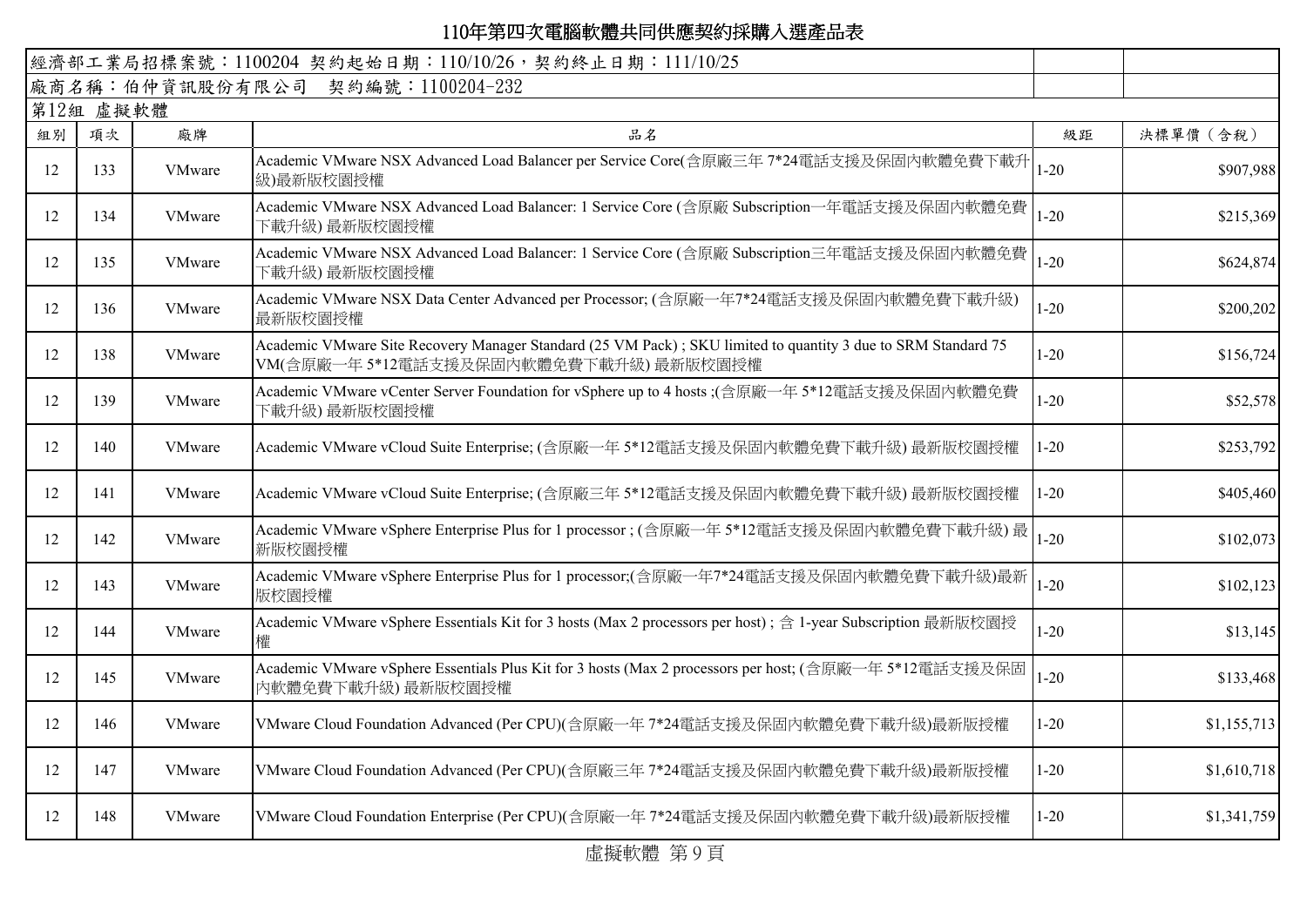|    |           |               | 經濟部工業局招標案號: 1100204 契約起始日期: 110/10/26, 契約終止日期: 111/10/25                                                                                                                    |          |             |
|----|-----------|---------------|-----------------------------------------------------------------------------------------------------------------------------------------------------------------------------|----------|-------------|
|    |           |               | 廠商名稱:伯仲資訊股份有限公司 契約編號:1100204-232                                                                                                                                            |          |             |
|    | 第12組 虛擬軟體 |               |                                                                                                                                                                             |          |             |
| 組別 | 項次        | 廠牌            | 品名                                                                                                                                                                          | 級距       | 決標單價 (含稅)   |
| 12 | 149       | <b>VMware</b> | VMware Cloud Foundation Enterprise (Per CPU)(含原廠三年 7*24電話支援及保固内軟體免費下載升級)最新版授權                                                                                               | $1 - 20$ | \$1,856,421 |
| 12 | 150       | <b>VMware</b> | VMware Cloud Foundation Standard (Per CPU)(含原廠一年 7*24電話支援及保固內軟體免費下載升級)最新版授權                                                                                                 | $1 - 20$ | \$937,310   |
| 12 | 151       | <b>VMware</b> | VMware Cloud Foundation Standard (Per CPU)(含原廠三年 7*24電話支援及保固內軟體免費下載升級)最新版授權                                                                                                 | $1 - 20$ | \$1,007,078 |
| 12 | 152       | <b>VMware</b> | VMware Cloud Foundation Starter (Per CPU)(含原廠一年 7*24電話支援及保固內軟體免費下載升級)最新版授權                                                                                                  | $1 - 20$ | \$976,744   |
| 12 | 153       | <b>VMware</b> | VMware Cloud Foundation Starter (Per CPU)(含原廠三年 7*24電話支援及保固內軟體免費下載升級)最新版授權                                                                                                  | $1 - 20$ | \$1,328,615 |
| 12 | 154       | <b>VMware</b> | VMware HCI Kit Advanced (Per CPU). Includes VMware vSphere Enterprise Plus and VMware vSAN Advanced for 1<br>processor (含原廠一年 7*24 電話支援及保固内軟體免費下載升級)最新版授權                   | $1 - 20$ | \$408,493   |
| 12 | 155       | VMware        | VMware HCI Kit Enterprise (per CPU). Includes VMware vSphere Enterprise Plus for 1 processor and VMware vSAN<br>Enterprise for 1 processor(含原廠一年 7*24電話支援及保固內軟體免費下載升級)最新版授權 | $1 - 20$ | \$496,461   |
| 12 | 156       | <b>VMware</b> | VMware Horizon Advanced Term Edition: 10 Concurrent User Pack [一年期授權](含原廠一年支援及保固内軟體免費下<br>載升級)最新版授權                                                                         | 1-99     | \$103,134   |
| 12 | 157       | VMware        | VMware Horizon Advanced Term Edition: 10 Concurrent User Pack [三個月期授權](含原廠三個月支援及保固內軟體免<br>費下載升級)最新版授權                                                                       | $1-99$   | \$30,334    |
| 12 | 158       | VMware        | VMware Horizon Advanced Term Edition: 10 Concurrent User Pack [三年期授權](含原廠三年支援及保固内軟體免費下<br>載升級)最新版授權                                                                         | 1-99     | \$284,125   |
| 12 | 159       | <b>VMware</b> | VMware Horizon Apps Advanced: 10 Pack (CCU) (含原廠一年支援及保固內軟體免費下載升級)最新版授權                                                                                                      | 1-99     | \$152,679   |
| 12 | 160       | <b>VMware</b> | VMware Horizon Apps Advanced: 10 Pack (CCU) (含原廠三年支援及保固內軟體免費下載升級)最新版授權                                                                                                      | 1-99     | \$235,592   |
| 12 | 161       | VMware        | VMware Horizon Apps Standard: 10 Pack (CCU) (含原廠一年支援及保固內軟體免費下載升級)最新版授權                                                                                                      | 1-99     | \$100,101   |
| 12 | 162       | <b>VMware</b> | VMware Horizon Apps Standard: 10 Pack (CCU) (含原廠三年支援及保固內軟體免費下載升級)最新版授權                                                                                                      | $1-99$   | \$144,590   |
| 12 | 163       | VMware        | VMware Horizon Enterprise Term Edition: 10 Concurrent User Pack [一年期授權](含原廠一年支援及保固内軟體免費下<br>載升級)最新版授權                                                                       | 1-99     | \$135,490   |
| 12 | 164       | VMware        | VMware Horizon Enterprise Term Edition: 10 Concurrent User Pack [三個月期授權](含原廠三個月支援及保固內軟體免<br>費下載升級)最新版授權                                                                     | $1-99$   | \$40,445    |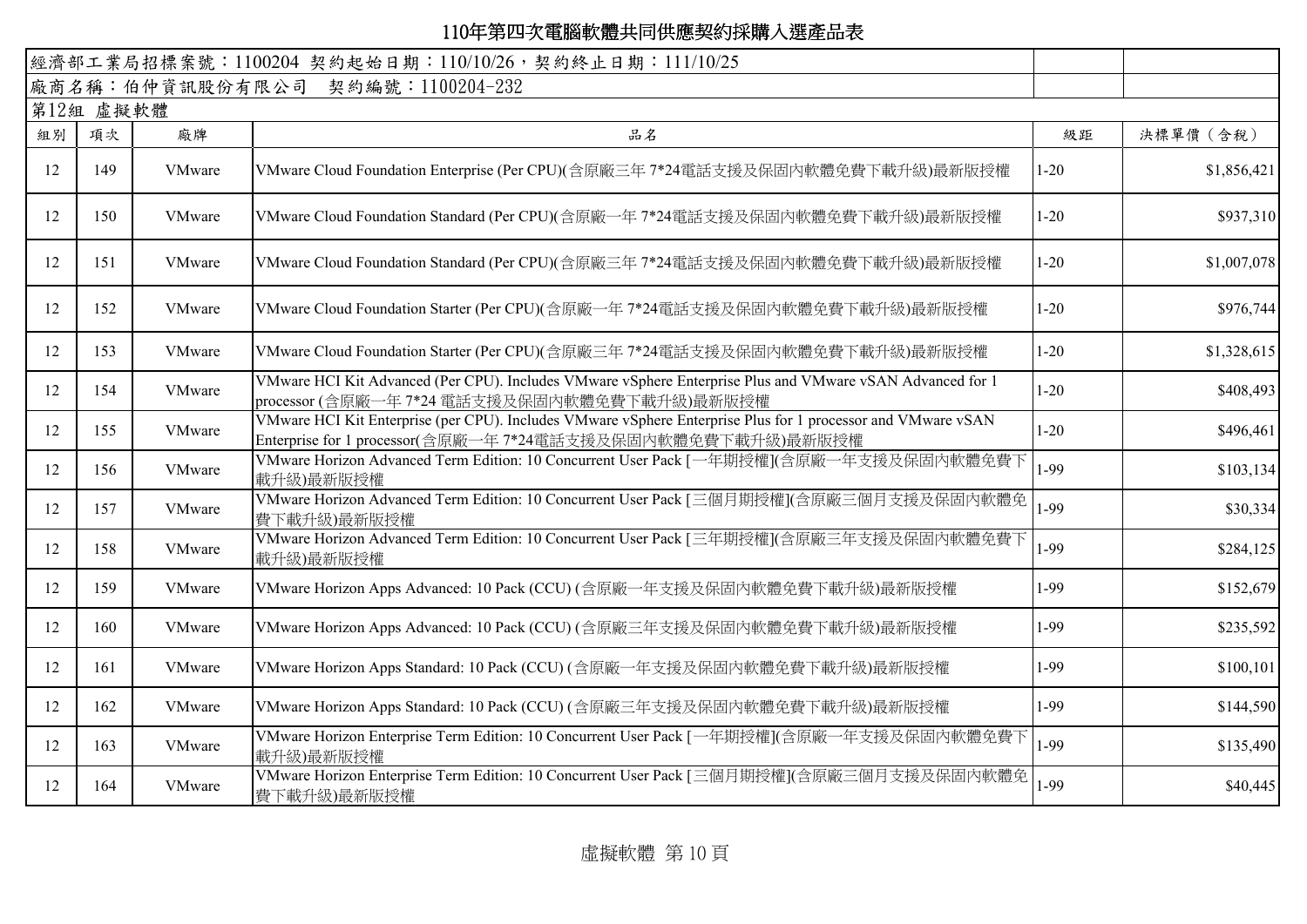|    |           |               | 經濟部工業局招標案號: 1100204 契約起始日期: 110/10/26, 契約終止日期: 111/10/25                                                  |          |             |
|----|-----------|---------------|-----------------------------------------------------------------------------------------------------------|----------|-------------|
|    |           |               | 廠商名稱:伯仲資訊股份有限公司 契約編號:1100204-232                                                                          |          |             |
|    | 第12組 虛擬軟體 |               |                                                                                                           |          |             |
| 組別 | 項次        | 廠牌            | 品名                                                                                                        | 級距       | 決標單價 (含稅)   |
| 12 | 165       | VMware        | VMware Horizon Enterprise Term Edition: 10 Concurrent User Pack [三年期授權](含原廠三年支援及保固内軟體免費下<br>載升級)最新版授權     | 1-99     | \$375,126   |
| 12 | 166       | <b>VMware</b> | VMware Horizon for Linux: 10 Pack (CCU) (含原廠一年支援及保固内軟體免費下載升級)最新版授權                                        | 1-99     | \$81,901    |
| 12 | 167       | VMware        | VMware Horizon for Linux: 10 Pack (CCU) (含原廠三年支援及保固內軟體免費下載升級)最新版授權                                        | 1-99     | \$108,190   |
| 12 | 168       | VMware        | VMware Horizon Standard Term Edition: 10 Concurrent User Pack [一年期授權](含原廠一年支援及保固內軟體免費下<br>載升級)最新版授權       | 1-99     | \$63,195    |
| 12 | 169       | <b>VMware</b> | VMware Horizon Standard Term Edition: 10 Concurrent User Pack [三個月期授權](含原廠三個月支援及保固内軟體免<br>費下載升級)最新版授權     | 1-99     | \$18,200    |
| 12 | 170       | VMware        | VMware Horizon Standard Term Edition: 10 Concurrent User Pack [三年期授權](含原廠三年支援及保固内軟體免費下<br>載升級)最新版授權       | 1-99     | \$174,924   |
| 12 | 171       | VMware        | VMware NSX Advanced Load Balancer per service Core(含原廠一年 7*24電話支援及保固内軟體免費下載升級)最新版<br>授權                   | $1 - 20$ | \$910,010   |
| 12 | 172       | <b>VMware</b> | VMware NSX Advanced Load Balancer per service Core(含原廠三年 7*24電話支援及保固内軟體免費下載升級)最新版<br>授權                   | $1 - 20$ | \$1,204,247 |
| 12 | 173       | VMware        | VMware NSX Advanced Load Balancer: 1 service Core (含原廠 Subscription一年電話支援及保固内軟體免費下載升級)<br>最新版授權           | $1 - 20$ | \$362,993   |
| 12 | 174       | VMware        | VMware NSX Advanced Load Balancer: 1 service Core (含原廠 Subscription三年電話支援及保固内軟體免費下載升級)<br>最新版授權           | $1 - 20$ | \$1,040,445 |
| 12 | 175       | VMware        | VMware Tanzu Basic - Per CPU - 1-Year Term(一年期授權)(含原廠 Subscription一年電話支援及保固内軟體免費下載<br>升級)                 | $1 - 20$ | \$41,456    |
| 12 | 176       | <b>VMware</b> | VMware Tanzu Basic - Per CPU - 3-Year Term(三年期授權)(含原廠 Subscription三年電話支援及保固内軟體免費下載<br>升級)                 | $1 - 20$ | \$126,390   |
| 12 | 177       | VMware        | VMware Tanzu Greenplum Term License for 1 year : 18 Core (含原廠 Premium Subscription一年電話支援及保固内軟體<br>免費下載升級) | $1 - 20$ | \$763,903   |
| 12 | 178       | VMware        | VMware Tanzu Greenplum Term License for 2 year : 18 Core (含原廠 Premium Subscription二年電話支援及保固内軟體<br>免費下載升級) | $1 - 20$ | \$1,528,761 |
| 12 | 179       | <b>VMware</b> | VMware Tanzu Greenplum Term License for 3 year : 18 Core (含原廠 Premium Subscription三年電話支援及保固内軟體<br>免費下載升級) | $1 - 10$ | \$2,293,170 |
| 12 | 180       | VMware        | VMware vCenter Server Foundation for vSphere up to 4 hosts; (含原廠一年 5*12電話支援及保固内軟體免費下載升級)<br>最新版授權         | $1 - 20$ | \$82,912    |
| 12 | 181       | <b>VMware</b> | VMware vCloud Suite Advanced (含原廠一年 5*12電話支援及保固内軟體免費下載升級)最新版授權                                            | $1 - 20$ | \$397,371   |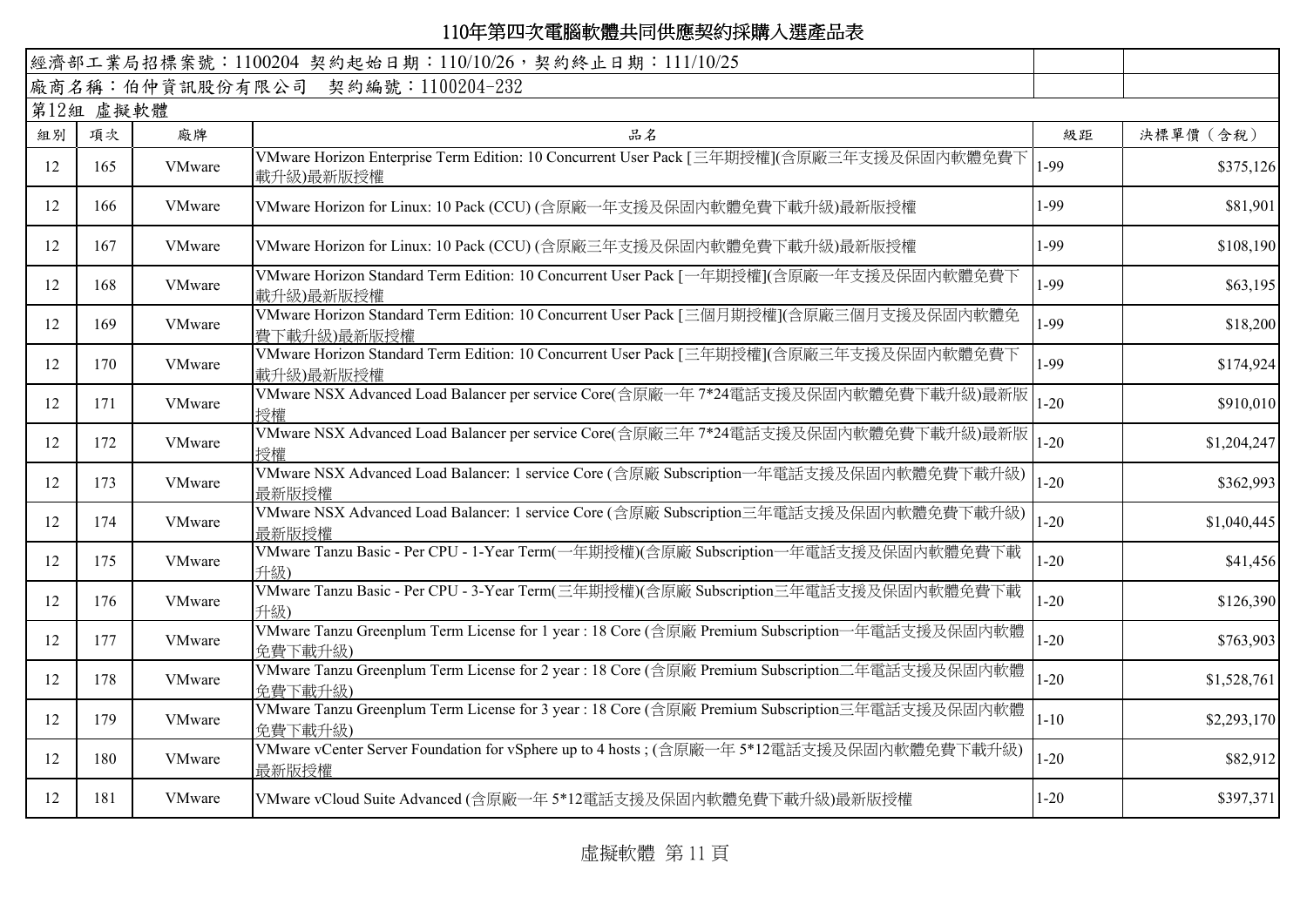|    |           |               | 經濟部工業局招標案號: 1100204 契約起始日期: 110/10/26, 契約終止日期: 111/10/25                                                                     |          |           |  |  |  |  |
|----|-----------|---------------|------------------------------------------------------------------------------------------------------------------------------|----------|-----------|--|--|--|--|
|    |           |               | 廠商名稱:伯仲資訊股份有限公司 契約編號:1100204-232                                                                                             |          |           |  |  |  |  |
|    | 第12組 虛擬軟體 |               |                                                                                                                              |          |           |  |  |  |  |
| 組別 | 項次        | 廠牌            | 品名                                                                                                                           | 級距       | 決標單價 (含稅) |  |  |  |  |
| 12 | 182       | <b>VMware</b> | VMware vCloud Suite Advanced (含原廠三年 5*12電話支援及保固内軟體免費下載升級)最新版授權                                                               | $1 - 20$ | \$586,451 |  |  |  |  |
| 12 | 183       | VMware        | VMware vCloud Suite Enterprise (含原廠一年 5*12電話支援及保固内軟體免費下載升級)最新版授權                                                             | $1 - 20$ | \$481,294 |  |  |  |  |
| 12 | 184       | <b>VMware</b> | VMware vCloud Suite Enterprise (含原廠三年 5*12電話支援及保固内軟體免費下載升級)最新版授權                                                             | $1 - 20$ | \$655,902 |  |  |  |  |
| 12 | 185       | VMware        | VMware vRealize Network Insight Advanced (10 pack CCU)(含原廠一年 5*12電話支援及保固内軟體免費下載升級)最<br>新版授權                                  | $1 - 20$ | \$11,122  |  |  |  |  |
| 12 | 186       | VMware        | VMware vRealize Network Insight Enterprise (per CPU) (含原廠一年 5*12電話支援及保固内軟體免費下載升級)最新版<br>授權                                   | $1 - 20$ | \$115,268 |  |  |  |  |
| 12 | 187       | VMware        | VMware vRealize Network Insight Enterprise(10 pack CCU)(含原廠一年 5*12電話支援及保固内軟體免費下載升級)最<br>新版授權                                 | $1 - 20$ | \$21,234  |  |  |  |  |
| 12 | 188       | VMware        | VMware vSphere 7 Enterprise Plus for 1 processor with Tanzu Basic 1-Year Term.(含原廠 Subscription一年電話支援及保<br>固内軟體免費下載升級)       | $1 - 20$ | \$194,135 |  |  |  |  |
| 12 | 189       | VMware        | VMware vSphere 7 Enterprise Plus for 1 processor with Tanzu Basic 3-Year Term.(含原廠 Subscription三年電話支援及保  1-20<br>固内軟體免費下載升級) |          | \$279,070 |  |  |  |  |
| 12 | 190       | VMware        | VMware vSphere Enterprise Plus for 1 processor ; (含原廠一年 5*12電話支援及保固内軟體免費下載升級)最新版授權                                           | $1 - 20$ | \$171,886 |  |  |  |  |
| 12 | 191       | VMware        | VMware vSphere Enterprise Plus for 1 processor ; (含原廠一年7*24電話支援及保固內軟體免費下載升級)最新版授權                                            | $1 - 20$ | \$172,902 |  |  |  |  |
| 12 | 192       | VMware        | VMware vSphere Enterprise Plus with NSX Data Center Advanced for 1 processor (含原廠一年 7*24 電話支援及保固內<br>軟體免費下載升級)最新版授權          | $1 - 20$ | \$475,228 |  |  |  |  |
| 12 | 193       | VMware        | VMware vSphere Enterprise Plus with NSX Data Center Advanced for 1 processor (含原廠三年 7*24 電話支援及保固內<br>軟體免費下載升級)最新版授權          | $1 - 20$ | \$642,063 |  |  |  |  |
| 12 | 194       | VMware        | VMware vSphere Enterprise Plus with NSX Data Center Enterprise Plus for 1 processor (含原廠一年 7*24 電話支援及保<br>固内軟體免費下載升級)最新版授權   | $1 - 20$ | \$635,996 |  |  |  |  |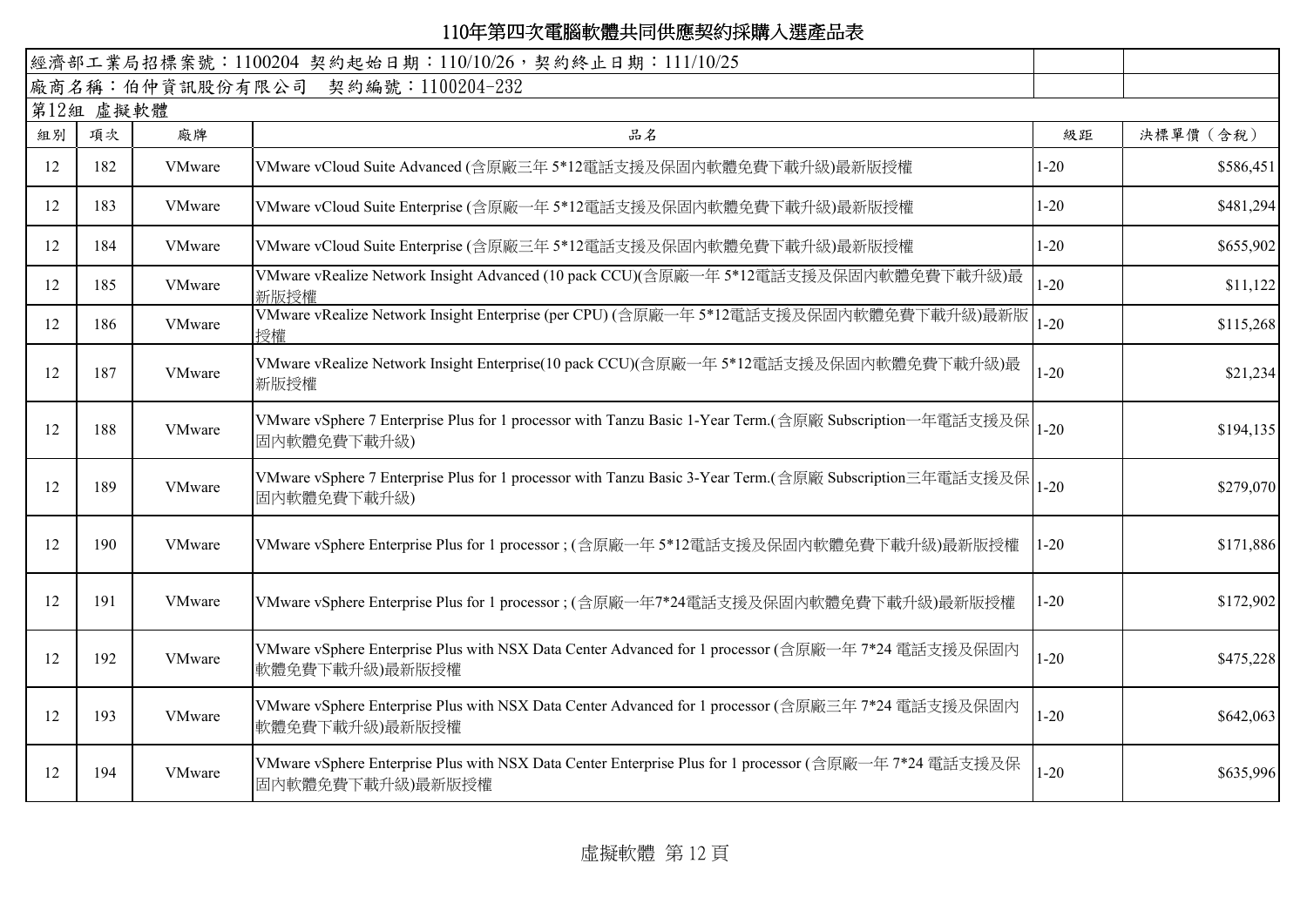| 經濟部工業局招標案號: 1100204 契約起始日期: 110/10/26, 契約終止日期: 111/10/25 |     |                   |                                                                                                                            |          |             |  |  |  |  |  |
|----------------------------------------------------------|-----|-------------------|----------------------------------------------------------------------------------------------------------------------------|----------|-------------|--|--|--|--|--|
| 廠商名稱:伯仲資訊股份有限公司 契約編號:1100204-232                         |     |                   |                                                                                                                            |          |             |  |  |  |  |  |
| 第12組 虛擬軟體                                                |     |                   |                                                                                                                            |          |             |  |  |  |  |  |
| 組別                                                       | 項次  | 廠牌                | 品名                                                                                                                         | 級距       | 決標單價 (含稅)   |  |  |  |  |  |
| 12                                                       | 195 | VMware            | VMware vSphere Enterprise Plus with NSX Data Center Enterprise Plus for 1 processor (含原廠三年 7*24 電話支援及保<br>固内軟體免費下載升級)最新版授權 | $1 - 20$ | \$855,410   |  |  |  |  |  |
| 12                                                       | 196 | VMware            | VMware vSphere Essentials Kit for 3 hosts (Max 2 processors per host); 含 1-year Subscription 最新版授權                         | $1 - 20$ | \$26,289    |  |  |  |  |  |
| 12                                                       | 197 | VMware            | VMware vSphere Essentials Plus Kit for 3 hosts (Max 2 processors per host) (含原廠一年 5*12電話支援及保固內軟體免<br>費下載升級)最新版授權           | $1 - 20$ | \$201,213   |  |  |  |  |  |
| 12                                                       | 198 | VMware            | VMware Workstation Pro for Linux and Windows, ESD + VMware顧問諮詢服務(1天)                                                       | $1 - 5$  | \$68,756    |  |  |  |  |  |
| 12                                                       | 199 | VMware            | VMware Workstation Pro for Linux and Windows, ESD+ VMware環境檢測服務                                                            | $1 - 5$  | \$401,416   |  |  |  |  |  |
| 12                                                       | 202 | 數位通國際網路<br>股份有限公司 | 雲資料中心(YunDC-H1),包含3個 128GB RAM 運算節點及HDD儲存空間(一年使用授權)                                                                        | $1 - 10$ | \$1,428,716 |  |  |  |  |  |
| 12                                                       | 203 | 數位通國際網路<br>股份有限公司 | 雲資料中心(YunDC-H2),包含3個 256GB RAM 運算節點及HDD儲存空間(一年使用授權)                                                                        | $1 - 10$ | \$1,844,237 |  |  |  |  |  |
| 12                                                       | 204 | 數位通國際網路<br>股份有限公司 | 雲資料中心(YunDC-H5),包含3個 512GB RAM 運算節點及SSD儲存空間(一年使用授權)                                                                        | $1 - 10$ | \$3,118,301 |  |  |  |  |  |
| 12                                                       | 205 | 數位通國際網路<br>股份有限公司 | 雲資料中心(YunDC),包含2個Controller Node,2個Compute Node(附一年保固,不含基本安裝與教育訓練)                                                         | $1 - 10$ | \$537,917   |  |  |  |  |  |
| 12                                                       | 206 | 數位通國際網路<br>股份有限公司 | 雲資料中心(YunDC),增加每1 節點(Compute Node)(附一年保固,不含基本安裝與教育訓練)                                                                      | $1 - 50$ | \$40,445    |  |  |  |  |  |
| 12                                                       | 207 | 數位通國際網路<br>股份有限公司 | 雲資料中心(YunDC),網站負載平衡主機(WLB Server)(附一年保固,不含基本安裝與教育訓練)                                                                       | $1 - 5$  | \$413,549   |  |  |  |  |  |
| 12                                                       | 208 | 數位通國際網路<br>股份有限公司 | 雲資料中心(YunDC),自動擴展主機(Auto-Scaling Server)(附一年保固,不含基本安裝與教育訓練)                                                                | $1 - 5$  | \$413,549   |  |  |  |  |  |

虛擬軟體 第 13 頁